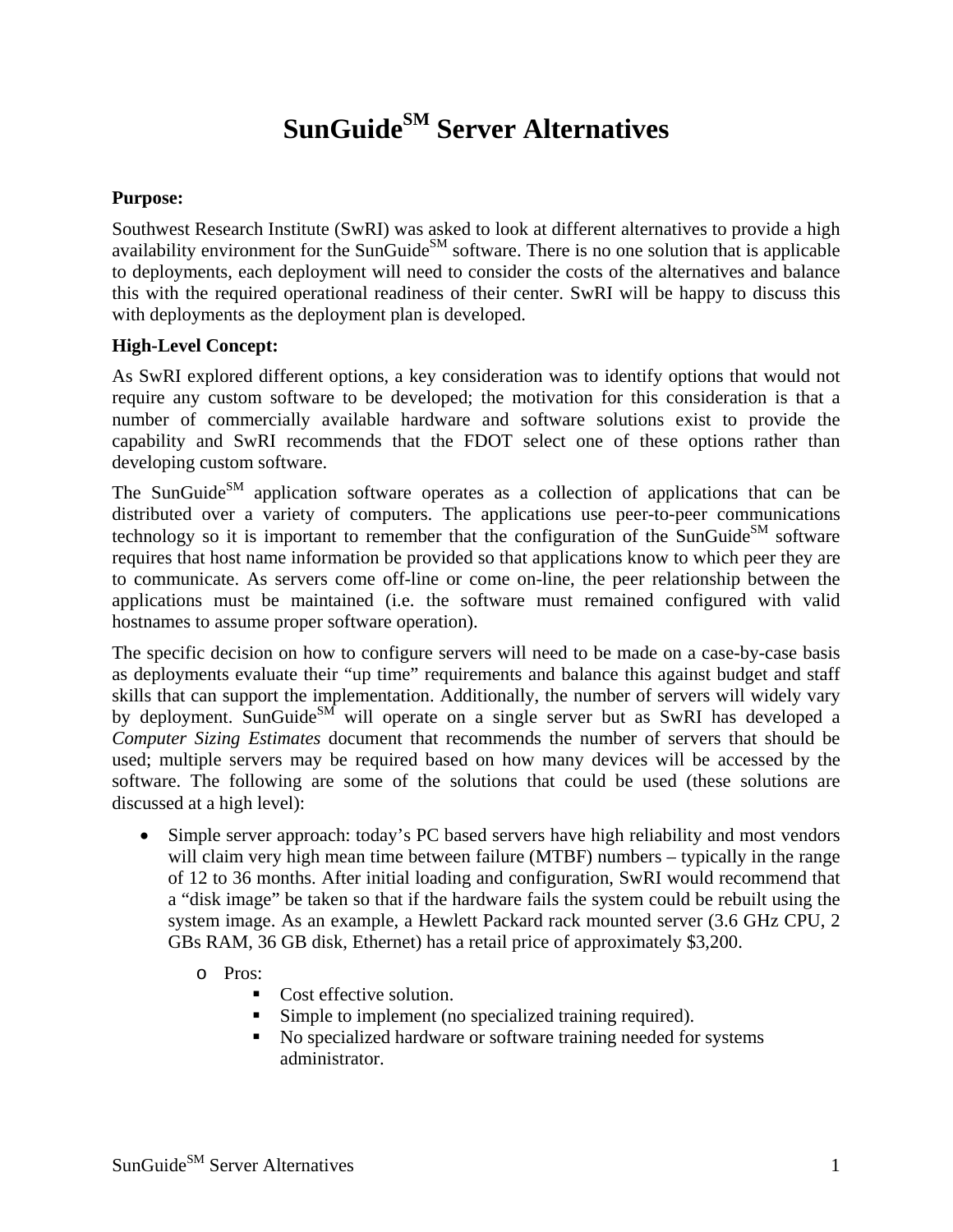- o Cons:
	- After a hardware failure, the system would need to be reloaded (preferably from a disk image).
	- Downtime would be hard to predict but it would typically take several hours to rebuild a system.
	- If the configuration of the operational system changes the system administrator would need to make sure the disk images are also updated.
- Cold Spare: in a cold spare concept the system administrator first configures a simple server; once the server is configured to operate the SunGuide<sup>SM</sup> software the hard disk image is recreated on another computer (this computer is then turned off). If the first computer fails then the first computer is taken off-line and the second computer started and it takes over the "identify" of the first computer. No specialized hardware or software is required and the server costs would be twice that of a simple server approach. As an alternative, SwRI would recommend a minor deviation from a one-to-one spare approach and possibly procure a single spare computer with multiple disks (one for each of the operational) with each of the disks containing an image of one of he operational servers).

o Pros:

- Simple to implement (not specialized training required).
- Downtime would be minimized to the amount of time it takes to boot a server and start the SunGuide $^{SM}$  applications (should be measured in the terms of several minutes).
- o Cons:
	- Server hardware will be sitting around un-used given the typical failure times for servers this could be fairly wasteful of resources.
	- If the configuration of the operational system changes the system administrator would need to make sure the cold spares are also updated.
- High availability hardware: solutions for high availability hardware have been available for many years. High availability hardware incorporates redundant CPUs, RAM, network interfaces and hard disks into a single chassis, the firmware of the device can automatically failover when devices fail. Vendors will provide software to alert the system administrator that failures have occurred and once a device fails the system may be at "risk" until replacements are acquired for the failed component (replacement components are typically "hot pluggable" which implies they can be replaced while system operation continues). As an example, a Hewlett Packard rack mounted server (3.6 GHz CPU, 6 GBs RAM, RAID controller, 72 GB disk, Ethernet) with redundant components has a retail price of approximately \$10,000.
	- o Pros:
		- One the hardware is initially configured (typically done by the manufacturer) little or no maintenance is required.
		- Failures are typically easy to detect and repair (repair is typically done by ejecting and inserting a new hardware component).

o Cons:

 The cost of the hardware can exceed the cost of a simple server by a factor of two to five times depending on options and vendor selected.